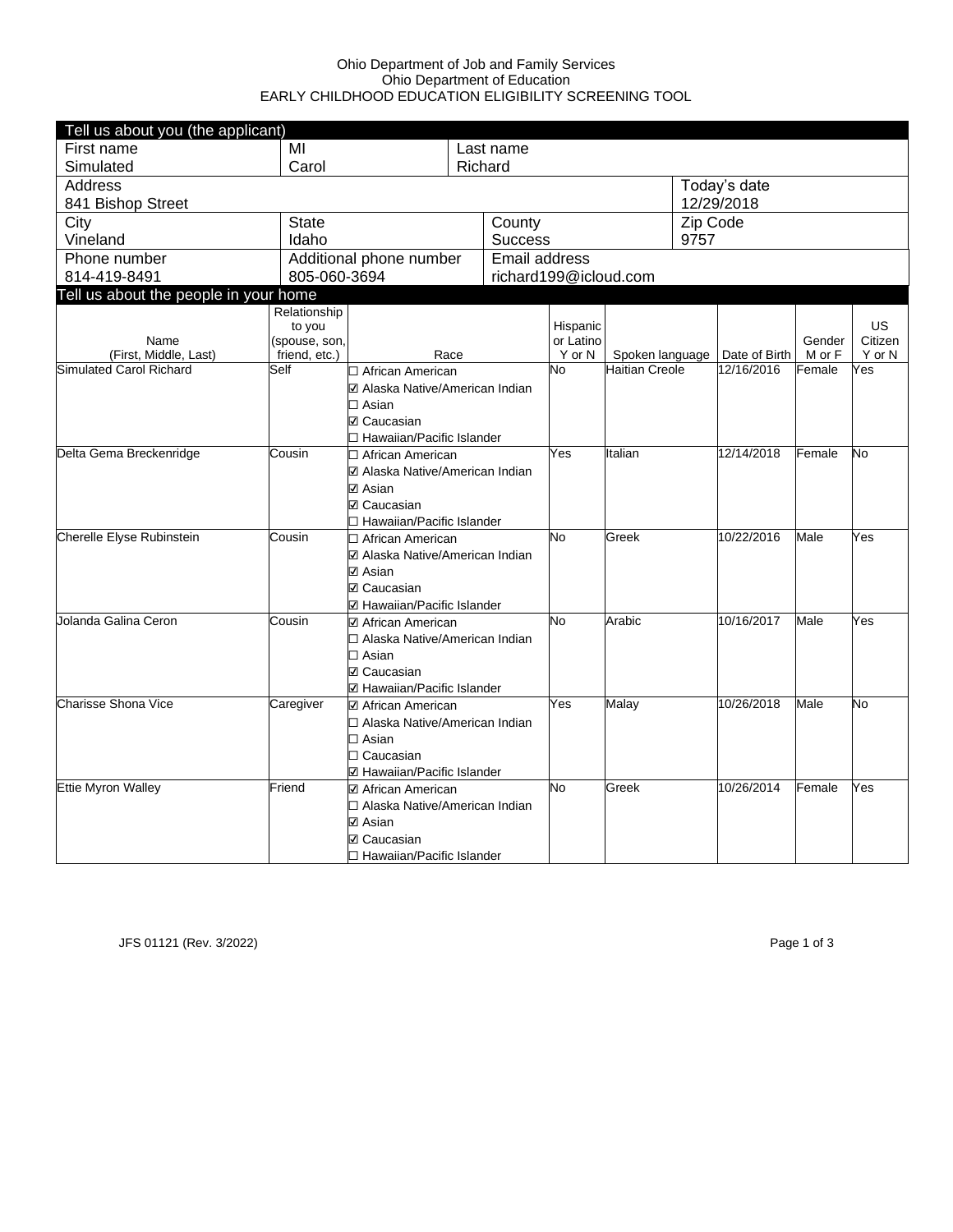| Tell us about your needs for your child(ren)                         |                                                                                                                                                                                                                                 |                                                                                                                                                      |  |  |
|----------------------------------------------------------------------|---------------------------------------------------------------------------------------------------------------------------------------------------------------------------------------------------------------------------------|------------------------------------------------------------------------------------------------------------------------------------------------------|--|--|
|                                                                      |                                                                                                                                                                                                                                 | What hours/days do you need services? (i.e. child                                                                                                    |  |  |
| Child 1                                                              | <b>Provider Name and Address</b>                                                                                                                                                                                                | care or preschool) Check all that apply                                                                                                              |  |  |
| Name                                                                 | <b>Griffd Enterprises Llc</b>                                                                                                                                                                                                   | <b>Ø Sun Ø Mon Ø Tues ØWed Ø Thurs Ø Fri Ø Sat</b>                                                                                                   |  |  |
| Chanda Knudsen                                                       | 2950 Stone Hogan Conn, Sw, Frankfort, Kansas 92469                                                                                                                                                                              | $\boxtimes$ Mornings                                                                                                                                 |  |  |
|                                                                      |                                                                                                                                                                                                                                 | $\Box$ Afternoons                                                                                                                                    |  |  |
|                                                                      |                                                                                                                                                                                                                                 | <b>☑ Evenings</b>                                                                                                                                    |  |  |
|                                                                      |                                                                                                                                                                                                                                 |                                                                                                                                                      |  |  |
|                                                                      |                                                                                                                                                                                                                                 | <b>☑</b> Weekends                                                                                                                                    |  |  |
| Child's mother's maiden name                                         |                                                                                                                                                                                                                                 | What is the child's home school district?                                                                                                            |  |  |
| Rivers<br>Child's city of birth                                      |                                                                                                                                                                                                                                 | Pittsville Elementary & Middle                                                                                                                       |  |  |
| Moores Mill                                                          |                                                                                                                                                                                                                                 |                                                                                                                                                      |  |  |
| <b>Special needs</b>                                                 |                                                                                                                                                                                                                                 |                                                                                                                                                      |  |  |
|                                                                      | Is your child in need of special needs child care based on this definition?                                                                                                                                                     |                                                                                                                                                      |  |  |
|                                                                      | "Special needs child care" means child care provided to a child who is less than eighteen years of age and either has one or more chronic health                                                                                |                                                                                                                                                      |  |  |
|                                                                      |                                                                                                                                                                                                                                 | conditions or does not meet age-appropriate expectations in one or more areas of development, including social, emotional, cognitive, communicative, |  |  |
|                                                                      | perceptual, motor, physical, and behavioral development and that may include on a regular basis such services, adaptations, modifications, or                                                                                   |                                                                                                                                                      |  |  |
| adjustments needed to assist in the child's function or development. |                                                                                                                                                                                                                                 |                                                                                                                                                      |  |  |
| □ Yes ☑ No                                                           |                                                                                                                                                                                                                                 |                                                                                                                                                      |  |  |
|                                                                      |                                                                                                                                                                                                                                 | What hours/days do you need services? (i.e. child                                                                                                    |  |  |
| Child 2                                                              | <b>Provider Name and Address</b>                                                                                                                                                                                                | care or preschool) Check all that apply                                                                                                              |  |  |
| Name                                                                 | Gethsemane Lutheran Church                                                                                                                                                                                                      | □ Sun ☑ Mon ☑ Tues ☑Wed ☑ Thurs ☑ Fri ☑ Sat                                                                                                          |  |  |
| Kirk Frederick                                                       | 12965 5th Street East, Elizabeth Cty, North Carolina                                                                                                                                                                            | <b>☑ Mornings</b>                                                                                                                                    |  |  |
|                                                                      | 53525                                                                                                                                                                                                                           | <b>☑</b> Afternoons                                                                                                                                  |  |  |
|                                                                      |                                                                                                                                                                                                                                 |                                                                                                                                                      |  |  |
|                                                                      |                                                                                                                                                                                                                                 | $\boxdot$ Evenings                                                                                                                                   |  |  |
|                                                                      |                                                                                                                                                                                                                                 | <b>☑</b> Weekends                                                                                                                                    |  |  |
| Child's mother's maiden name                                         |                                                                                                                                                                                                                                 | What is the child's home school district?                                                                                                            |  |  |
| <b>Batchelor</b>                                                     |                                                                                                                                                                                                                                 | Kent Island Elementary School                                                                                                                        |  |  |
| Child's city of birth                                                |                                                                                                                                                                                                                                 |                                                                                                                                                      |  |  |
| Prosperity                                                           |                                                                                                                                                                                                                                 |                                                                                                                                                      |  |  |
| <b>Special needs</b>                                                 | Is your child in need of special needs child care based on this definition?                                                                                                                                                     |                                                                                                                                                      |  |  |
|                                                                      | "Special needs child care" means child care provided to a child who is less than eighteen years of age and either has one or more chronic health                                                                                |                                                                                                                                                      |  |  |
|                                                                      |                                                                                                                                                                                                                                 | conditions or does not meet age-appropriate expectations in one or more areas of development, including social, emotional, cognitive, communicative, |  |  |
|                                                                      | perceptual, motor, physical, and behavioral development and that may include on a regular basis such services, adaptations, modifications, or                                                                                   |                                                                                                                                                      |  |  |
| adjustments needed to assist in the child's function or development. |                                                                                                                                                                                                                                 |                                                                                                                                                      |  |  |
| □ Yes ☑ No                                                           |                                                                                                                                                                                                                                 |                                                                                                                                                      |  |  |
|                                                                      |                                                                                                                                                                                                                                 | What hours/days do you need services? (i.e. child                                                                                                    |  |  |
| Child 3                                                              | Provider Name and Address                                                                                                                                                                                                       | care or preschool) Check all that apply                                                                                                              |  |  |
| Name                                                                 | New Breed Christian Child Development Center                                                                                                                                                                                    | <b>Ø Sun Ø Mon Ø Tues ØWed Ø Thurs □ Fri Ø Sat</b>                                                                                                   |  |  |
| Quinn Piotrowski                                                     | 974 Executive Center Blvd, Ancora, New Jersey 91755                                                                                                                                                                             | $\Box$ Mornings                                                                                                                                      |  |  |
|                                                                      |                                                                                                                                                                                                                                 | <b>☑</b> Afternoons                                                                                                                                  |  |  |
|                                                                      |                                                                                                                                                                                                                                 |                                                                                                                                                      |  |  |
|                                                                      |                                                                                                                                                                                                                                 | $\boxdot$ Evenings                                                                                                                                   |  |  |
|                                                                      |                                                                                                                                                                                                                                 | <b>☑</b> Weekends                                                                                                                                    |  |  |
| Child's mother's maiden name                                         |                                                                                                                                                                                                                                 | What is the child's home school district?                                                                                                            |  |  |
| Nevels                                                               |                                                                                                                                                                                                                                 | Kenilworth Elementary                                                                                                                                |  |  |
| Child's city of birth                                                |                                                                                                                                                                                                                                 |                                                                                                                                                      |  |  |
| Rosedale                                                             |                                                                                                                                                                                                                                 |                                                                                                                                                      |  |  |
| <b>Special needs</b>                                                 |                                                                                                                                                                                                                                 |                                                                                                                                                      |  |  |
|                                                                      | Is your child in need of special needs child care based on this definition?<br>"Special needs child care" means child care provided to a child who is less than eighteen years of age and either has one or more chronic health |                                                                                                                                                      |  |  |
|                                                                      |                                                                                                                                                                                                                                 | conditions or does not meet age-appropriate expectations in one or more areas of development, including social, emotional, cognitive, communicative, |  |  |
|                                                                      | perceptual, motor, physical, and behavioral development and that may include on a regular basis such services, adaptations, modifications, or                                                                                   |                                                                                                                                                      |  |  |
| adjustments needed to assist in the child's function or development. |                                                                                                                                                                                                                                 |                                                                                                                                                      |  |  |

☑ Yes ☐ No